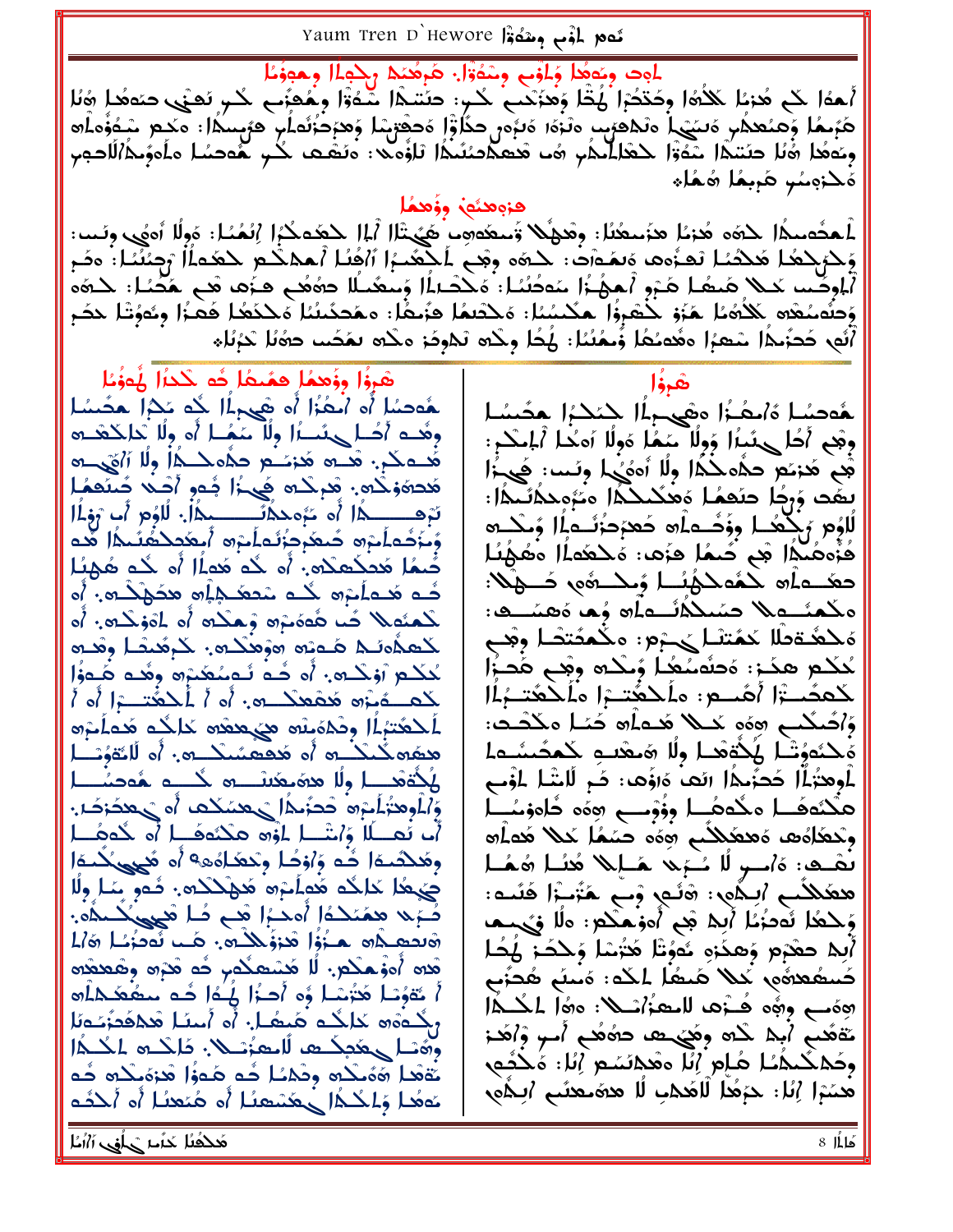Yaum Tren D'Hewore liser pal poi

هُدهِهَسلُل: ﴿ وَمَكْرُوهُمْ أَلَمْ فُعِيهَ بِعِنْصِكُو ۚ وَشَارُكُوا وَ ِنُعْقِهَا هُو هُدَرْ. ذَاكِلُه هَنَّ وَدَأَبِهُم أَحْكُم: حِكْثُمِهُمْ وَمِحْمَدِكُمْ أَن يُكُمْ أَنْ هَٰذَا وَمِحَمَدِكَا ۖ َ ضُمْلَحْتُوهِ ۖ وَقُدَيْدُهِ ۚ أَهُ ۗ أَبَّ نَصْلًا ۖ وَهُوَّيْبَ ۚ خُنْهَ ضَلِّ لَكُتَ وُهُجَمَا وَٱصَّحُتْ وَهُجَائِشِتْ لَاتَّعَشْتُوْوَا. صَّد كَسِعًا وَهُمَ كُلُّه وَهَضَهُرٍ. أَه هَجَزَتْكُم أصَبَّرُهُــــــل جَعَّدَــــهُ هَدُــــزُل جَدَيْتُـــل هَذَيْسُـــبْ. مَـٰهُ مِـٰذُمِنَ مِالَّذِعَةِ الْمِرْءَ مِهْمَا مَـٰذِكِـُمِّـ مَـٰذِمِـٰدَةِ مَـٰدِهِ مِـٰذِمِـٰدَ لَمِسْرُوْاً صَبَّ صَّوْفِظًا وُهِمْ كَنْتَغُسْلُ كَالْكَسِبَ عِنُعجَمَــِـبْرَهِ وَالْحُــجَالَ عَقْصَــلَ عِجَمَحَجَمَــْدَ . أَه وِلَاسًـــدَّةِنَكِيَاتَ ۞تَــــرِ وَهمَــــزَوْبَ: الْمَوْسَكَــــــــور وْمِيْدُهْكُلُهُ أَنْ هُزُمَرُهُ كُلُّفُمْ فَهُمِشُمْ}ا وَكُمَنُوءٍ. أَه محَمَّــٰ;وَٰهَ لَٰٓالَمَـٰـٰحَتَـٰـٰٓ | شَـٰعكُمْرَهِ وَهَٰهَـٰ أَه هْلُو هَجُمْزَوْهِ وِهَبْتُو هُمُسُلٍّ أَهِ سُلِّفٌ كِجُاهُا ۖ حْهِ وِكْرًا وِهُه هَٰدَوْا كُتْ تَكْتَبُدًا إِوْٱتُبْدًا هَت أُهْجَعُ ۖ وَالْمُؤَتَّالِ فِيهَا مَحْكُمْ مَحْدَثَةٌ ۚ لَلْأَوْجَا لَاحُقُاً الْمُهْدِكُمْ. أَو هُرُه وَوَوَى أَحْقُرُه شَمْلُو سًا هَلِلَّهِ حَرِيْكُمْ وَهَيْهِيَكُمْ أَهْ وُجْزَى جُمْ إِوَّالَ. لمُعمَّا مَسَوْنًا وَحَبَّداً هُـهِ فَكَيْ لَكَمْتَعَا وَا أَلْحَقَتِهِ الْمُنَعَفَا هُوَكُلُوهُ هُو الْمَعْدَلَ الْمَعْدَدُهِ لَا ٱمنَّكُم، ٱللَّ أَه وَّكُلاَثُونَا. هَــٰ فُاهْعَيْهُــٰكُم أَه جِزْهَدِهُ! أَبِ نَعْمَدَهُمْ. أَهِ هُدْهُا أَبَّ هَيَجًا وُه بِٱوْكَىلًا حَكَمَتُه ِ سَزَٰهُم أَه رُووُه أَمَرُكُم وحَا أَنْتُرَانَّكَ ﴾ أَهَ فَلْ قَيْحَتَنَا ﴾ قَتْ كَتَعَزَّمَ وَهَسَنَا أن وْهِسْما هِكْسِهْكَتِبْ يَهْمَا هَمَا رَبُّكَ وَمِنْ الْمَسْمَةِ وَالْمَسْمَةِ مِنْ هُوَمِيْهِ حَوَمَكَــــا ٱللْهَ هَوَمَــَهْنَـــــو وَّائِلِ إِبْلِ أَو ؤََحۡدَقۡءِ. أَه هَٰنَـب تَكۡكُم يَحۡدَا وَهٰذَا عَفَلَهُ ا مَمَّـلَّ أَه هَـٰه اللَّهُ (هُـٰهُـلٌ: أَه وهُـُعْدُلُـل هُحُـنَـل مُتمَّا كُمْ مُومًا وَالْحُكَا فُو قَدِكُت أَحْفُو. كَعَــا قَعَــمْ ۞ وُه قُعَـــمحكَّة حُكْمَـــم قَعَــمَــمُه. رَّةُوهُ لِكُلُّهِ أَوْلَٰهُ وَحُكُمًا وَحَكُمُ اللَّهُ عَلَى الْمُلَّامُ مَعْلَى الْمُلْسَ أه هركسه أه مُكسه ممَصْلاً وكتِنَسْاً أه ھكەككىگە كاڭب متعكىرە. گە إككا ۋە فَهِيُّوا وَهِرِيْدُ هُ هُنتُمْ قَالَيْدُهِ هَاهُنْ هُنَّتْ هَنُعَـــدًا أَه صَــدٌوْ هُرَهَائِـــع. أَه صَــد نُـــهُ/ همَدُولِكُمْ لَا مِنْكَبِهِ وَحَا وَاتَّتِي مِنْكُمْ لَيَحْدَثُ كُـه تَكُهُـا وُبِ نُـَووُا وُبِ أَكْـرُهُمَاإِ سُبَـمٍ. فُـدو تْهَهَا هِهُمْنِيا هِمْنُوْ لَاسْنَا وِوَٰٓاْسُنَّتَ كَنْتَ لَعُمَلَـٰـٰٓءٍ. حَكَمَكُم كَـٰ ٱلْحُمْمَلَـٰـٰٓءٍ وَمَعُـٰا وَٰٮ

مَعۡمَنُوا وَحَنُلًا: 16 36هـ دَكْتُوم وَصِفَتَحُم رەمَت حكىم بوت: اُوْھە «ەا وقى ھُي عَفِي الْسَمِع ەنى ئور ئەيدا ئەسكى مىلگا ۋالمكەۋب ەكى لحَحْمَاًا وَحَمْنَا حَتَى هَوِتَهَائِنَيْنِ لَجْعَ سَتُوَاْ رْجُــه: ەَحكىنغُــا وَٱهْـهَــوِ ۚ ثَــِـدَّهُ وَنَصُــْرَىٰ: وَكَرْضُوه قَسْبُرَا لَحْتَمْ تَقْتَضْعَاهُ كَيْتَبَدُّوهُ ُّبۡاِهَٰٰھَٰٓسَٰٓبِۥ ۖ ۡـٰهُمۡمَكَٰہِ ۖ ۖ مَٰهُنُّہٗ ۚ وَ ۖ وَحُسُدُوۡ ۖ وَ لْمِيَّةُو هُجْمَـٰٓزَوُّٰہُكُمْ حَشَـٰدَوْحَكَلَ وَكَسَحُبَلَ كَسَلًا ۖ ھئعكە لەڭسىگەندا ئەھىسلا ھەمدۇق دۇلھ لْكَمَحَتَمَاهُمْ وَهُنَّهَا مَعْبَوْهِ وَالْجَوْهَلُكُمْ يُرْكَحُكُمْ هُذُهُ كُمْ سُؤُواْ! هِقُدِهِ: وَهُدُوْهِ لِلْمُلَّعَنِيْزَا مَكْتُمُا مَكَّمَةٍ مِنْ مَاهُ مِنْهُمْ مَنْسَخِفَةٍ مُتَحَمَّدَةٍ مِنْ مَنْ وهُم هُنَّمَا ةُالمِسَّبِ لَكَلِفُا حُدَهُوهَمَا وِهِي هَدءُا ڪنگــھُا آؤُائــھُا هَــِ سُــو وَسَكَــھُا وِمُوُتْـا مُكْـوَى مِنْعَـهِ: مَكْلَوْنْكا مَقْـوْتَرَا أَسْبَوِ: وَلَأَنْكُبَ وَأَهْلِكُنَّوَ كَلَّهُمْ فَكَّلَّ بِنَّبِّعَ قْتَلْتُمْهِمْ لِمُؤْسِنَةٍ وَتَعَمَّلْتُنِيهِ وَتَمْعَظُمْهِمْ لِلْؤُرَّا؛ هَعِمُــا مَٰنِــووَٰلَا وَكُــٰٓرُبِكَا صَفْرِكِــدًا أَهفَـــزَا والحَمَّتْ الصَّم وْاهَدْ حَدُّورٍ : مَحْمَدًا خَمَدَّى لًّا ـأومنكَــــــمِ: أَبُلِ أبحام وُحصَّـــمِ: ـحْعُنُـــل ههُدهَــــم ٱلِـــدُهر هَــْمَــدِ لَقَعُـدَتَـــهر :<br>معُلِقُم هُـٰٓتِـنُـدُا حِلْحُقُلِقَـهر : ٱلمَحَمَـد هَٱرۡوو مَسِرُه وَحَمُكِم الْتَبِيَّا وِتَيْحَا الْمَوْهِيَّا حَكْفُكَا مَعْلَمَ فَيْ رُحْقَهُا: وَلَا عَلَمَاهُوهُو : {لَا هُمَعْنَهِ وْٱلْا إِلَا وَٰحِمَّـٰهِ: ەَوِھُكْـبِ ثَلَاهِـبِ فُعَسُـلًا @ki وْاهْشُــْمَلا مُغْـَـا هَعْــْمَاْلُ هَاهُبْهُــا: هَوْاهُــهِمْ هُـــ هُـــتهْ! حَـنّهْكُــا الْحُــهْ! أُســب وْٱهْبَاءَ حَدَّىۚ : حَمَداً هَـْءِم وِهْائُـهجْمَا ٱبْمَا لْحُصُّمِ أَنْجَاهِ: ەَمُەھْبُ كُلُّمَهُ لَلَّـهُ لَمْ وَهُكُلُّفَ هَضُنَّهِمَا وِوْحِمُـا هُتَصَّتْ هُ/صَّلًا خَذَبَتْتُوَى مَمَّزُو ٱلَّـهِ ۚ كَــلِّا مَنْعَــدَّاهِ: ـلْمُــَةِزُوْ فَهِــزَا وَنفَـد هَنَــع أَضَلا هـــرُم هنُعـــدًا هضَــدَّةٍ وْٱلسَّــو: ەَحْشَــْمَا رُوۡ بِكَحْسَٰـٰٓ وِجَتَكِــِيَٰٰٓ ۖ دَٰا هِهُكُد: هَوَهِشُمْبُرَا وِنُمَوْا وِكُلُّوهُماهِ الْمِنْتَمِ: ةُأَسِــرٍ هُـُمِّــةُــهُ أَبِعَـــدُوُو لِلْأَنْكِــِــعٍ وَوَٰٓءُمَـــدِّهِ حَثَّوْنُمْه: ٱلْعَذَاءُكُمِ خَالْحُهُمَاه حَثَضُزُمَا ا ووْحِمُـا وْأَثَلا هُـەوَىلا: ەُولَائْعَـز وْأَيضُم أَثَلا

مَحْدُمُنَا حَفَلَ سَمَعَهُ الْمَعْكُمُ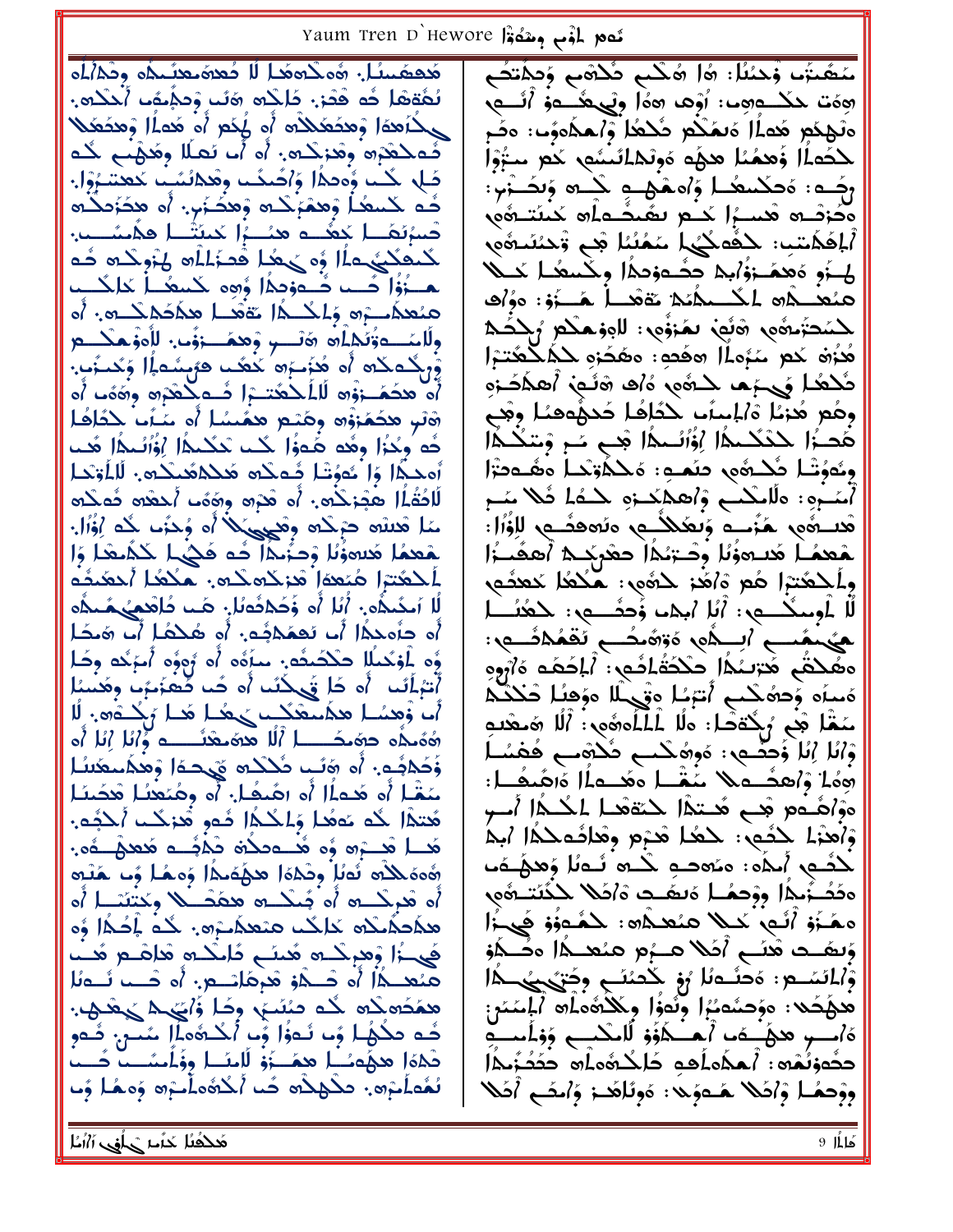Yaum Tren D'Hewore liser pal poi

هَلْـهِ وِمَـٰكـهِ أَهِ هٰكَكُـٰدُكـهِ. أَه وِهُـٰدَهُهُمْــ; وُٱمۡوَدَٰا مُنْكُلُهُ لَا هُوۡمُنۡنَالِ ۖ وَشَكُلُهُ ۚ أَه ۖ مَكَلَــُـُلَّهُ كْلْ هِجْيِجْـِيَجْ هَكْتَسُنْـلْ وَّه وَّحْمَـلْ وَهَكْتَسْـلْ هدام من الله عليه الله عنه الله عنه من الله عنه عنه الله عنه الله عنه الله عنه عنه الله عنه عنه الله كَلِيْكُمْ هُدْمَاتُوه هُمْ سَلَكْتَيْرُوه أَنْ هُبَ سَأَبْلِكُتُرُو أَه حُــد هَصَّدُــا وُه هُـــەدىكْـرُه هَجُــُفَعِنْـلــه هُدْمِيكُ أَنْ هَذَكُمْكُ مِنْ هَكْفُ أَوْلَمْ وَالْمُؤْلَمَ ئعكُّــمْ وَوُهِكُمْ مُسْرَى أَهْ قُدْكُمْ مُسْلَمَ مَلَكُمْ لَ أَحْمَدَتُ ۚ. أَه الْمَحْدُ إِ وَ الْمَسْمَا وَتَكْلُّهُ أَه ىُحْكَمُـــــــل مَعْبَوْتَحَكَــــــــهِ. أَمَرُوَكَـــــــل وَّه أَكَــــــل هفرزُ هو أَمَرُ الله عَلَيْهِ مِنْ الله عَلَيْهِ مِنْ الله عَلَيْهِ مِنْ الله بُمُبُلِ وِصُحْيَةٍ. ۖ جُبَّ وَمِنْنَا هُرُمُنَا هُدَوُهِ ۚ فِيهِ يَعْمَلُ مَرْتَمَا وَجَدْهِ وُأَصْلِ أَيْضَ وَجَمِدْتُهُمْ أَ سَهُتْوَا وِنُعُمَا هَٰجِيڪُنَدُهِ. أَه أَنضَعَ وِسْعَعُمَلُوهِ لَعُلًّا عَثَّةًا سَتَبَعَّلَ. كُب فَرِكْنَـٰهِ وَبَ ثَهِتُـٰهِ الْـ هَكَكَـٰـٰهَا كَخَعَـٰٓءَا هَـٰلِ هَكْتَسْـا هُـِـٰهُإ أَ لِأَوْه ههُدزُنـــه هَجْدُهُـــا أَه خُـههُـــا أَه ـالهَهْــا كَلّْحَاءُهِ مَلْحَاهِ ﴾ [2] مُسْجَودُا مَعْ مَعْدَدُ مَاءًا ﴾ مَلَّكُ مِلَّا وَلَا لَعَصِ أَو سِمُوْا وَلْمُحِصَّرْ. لِمُوَظَّرِ وَوَا وَقَوْعِيَرَوْا لْمُأْهَدَا هُدَوْهِ ﴾ مَكْتَسَا وَبِيتَاكُمْ هُدَى أَه إِلَّا مؤتمنك والمستقلة الله من المستقل المستقل المستقل الله عن الله عليه الله عن الله عليه الله عنه الله ع هُدَيْكُمْ وَبِضَ وَلَا سُأَا إِبْلَ كُبِّ وُءَدَيًّا وَا جُوهَٰذَا دُمُ دُے لَا مِدَهُ حَمَٰلًا لَا مِدَدِهِ نُسْأَ وَ ۖ دُونَـٰهِ أَا هَبْعَــدًا هَيْهْدَه كَــه عْــدْلا لِلْــٰبَرْهِ أَه هَـــٰـَرْهُ وْهَمُوسِيَّا أَو هِكُوهَا كَنَا هُمَيْنَهُمْ أَوْ هُيْكُو أَحْكَنُه وْمِمَّا أَهْ حَرِّكُهُ لِكَعْدَاتُكُمْ لَهُ يَكْتَبُ هَٰذُهُمَٰا وَهُذَرِهَهُ لَأَلِهِ ۚ فَلَا يَهُ ۚ وَ مُؤَهَّرَ مِّنَا وَهِ قَصَٰۃٖاہ مَمُکَــهِ آه هُزَمَـٰعَـقــهِ. قِسَـلَــف آه كجعُـــا وَٱلْمَا أَحكَنَـــِه هُمِنَـــوا ٱلْكَــــهِ ْهَٰكُمَكُمْ، هُنَكُمْ أَ فَاهُنَّكُمْ وَعَمَّلَ كَمَا أَه حَكَــا. حَحَـــتَبِ أَ حُقَـــدَا قَـــِرِ كَحَبْــا. هُعكُدِدٌه هُمِّسُماً أَحَائِقَهُكُلُّاهِ. أَه كَكْتَا أَبّ هَزَنُـٰهَا وِرَهُوسُـهَا هُدْـَـٰدِهَا أَو هُرِـكُــٰدِه خُصـُرَا أَب حِنْدِهِدَا وَلِكُلُّهِ مَدَاعَدَاهَا. حَكْدَمَا هَدْقَ عِنَا أَه لَكْحُىنَا هُدِئُم هُمُسُل أَكْ1ُ أَقْسُعًا أَه بِنَتْلُ وِثَىٰ نَفْسَ. ثُمَّ مَوَمُدُلٍّ وَمَنْ حَكْمَاتٍ وَمِنْ لَهُ لَمَحْسَنِمَ، وَالْبَوْدُ وَمُحَدَّدَحُو الْكَحْدَ الْعَامَ لْكَحُدًا إِهْ خَا خُووْهِكُمْ أَوْهِ لِكْسِعَةِ كَعَاشَوْكُلُومِ } هَدَخَلُهِ. هَدَهُــز أَه يَحْقَــل هَــل كَكَمَنَــل أَه

وِتَّىمَــا هَكْتَسْلُ قَدْهُوْفُسَـٰى: ضَرِ الْكَعَّتَـٰمُ ا وَٱضَكَّبِ مِهُه كَـــلاً هُـــعاه حُمكَّهَـــه ەكسىلگە ەتئىر ھائىقىلىگە مىئە ەلھىرى ەھَـزَو: ھِكْھُـل لَمَنْـل هَبْـمِ كَـرُّەنَ وَاهْـز لْحَدَّةِ مَكْفًا مُعْثَّفٍ: مَكْمُهْكُمُ وَمُحْدَّم لَحَكْمَا وَهِـأَتِ حَـٰهُـٰـٰهَا هَمَّـِٔهِ إِلَٰا ۖ حَـُـُـهِ : ةَامِثَمَا وِهَوْفِ أَحَا حَثَمٍ هِمَرَةٍ إِمَّا وَيَعْفَطْ وإِنْقُــا لَــاهـــزَهَ: ۖ حَزَّوْسُــا هَرَّمـمُــا هَصــو حِعَفُوسُلاً هُبُرِهِكَا وَلِكْفِ هِمَضٍ إِلَٰا هَلِ لِأَهُ : مِثْ لِمِفْصَفَهَا لِللهِ اشْهَدِهِ لِمَعْصَمِهِ لِ لِمُسْرَى لِلْعَا يَاءَهُمْ أَسْبِ: ﴿ هُوَدُنَا هَذَكْنَا ۖ وِصُولُها الْكَمَكْتَسْا تَعْعَزُا مُود: وكَلاَوْب هَهُدَرْنَا هَكَدُهَا مَكْمَهَا: خَبِأَ/مَعَلِ حَزَّىهَا ارْهَا: دَسُوْا أُصُّبِر رَوْهَا: وَٱمضَع وِلَا نَسِعَتْ هْنِئْلُ اوْحْتِمِبْزْنَا: امْحَلْ هُو وْتَحْدَاهُمْ الْمُحَارَ أهُدَوِ مَكْتَسًا وَسَأْنَتُ كَلَّكَنَّهُ وَلَا هُنْقَى لْحَقَّكُكُمْ وَهُوَ ، وَهُنَّفَ وَأَرْضَعَ وَلَى لَمَّا عُشَارًا إِلَٰهَ َكْتُوْمِدًا وَزْرَا أَحِمَادَهِمِ لَا مُحْمَدِهِمِ إِبْلَ: لِكْتُــدَةُلُمْ وَهَذَهُ قُدْتُـدَا } مُءُمِّـدًا } مُــدَّدَه كَرِثْتُما لِكَبُرٍ مَعْيَرُو وْٱلْعَظِيَتَةِ حَقَقَيْتُكَا فمئلا حكيثوه ومئيا ممزيم حفظفكم حَمَّمُ هَدَهُمُ اهْمِ هَشَفَ وَالْحَمَّةِ هِمَّدَ عَلَيْهِ مَنْ الْمَسْكَمَ لْمُتِهَا وِلْتَحْتُكُمْوُو لِكِلْمَا: وَسَكْتِ ثَوْتُوا ا وْرْهِسَٰـهُ ۖ حَــْـهُم ۖ مَــْءُمَاْ | هَوْمِسُــهِ] | حَــْهُم ۖ<br>| الْحَـْـَــهِ : هَمِــُحْـهِ | دَهَـٰلَالَ فَــمُـل حَمَـٰل أَوْسَع حَصَّتِبِ عُصَّدًا هِي كَحَتّْاهُو، أُهكُو وِسُرًا حَنَقْمُــدَاثَهِ : ٱلْمَلَوُّــعَــدُ هَــزُلاً وَحِكْــدَّى وَهِمُحَصَّلِ هِمَا ۚ وَالْمُحَصَّرَٰا ۖ صَنْعَـمَهَا ۖ وَحَــْمَهِ ۖ صُمْسَـٰۃُا (ہُمَا : ہمْنُے مِهْ مِنْصَمَّدَے مِنْ ەقدۇمقىنى كىر ھىئىسا كلاھ ئەسكا مِمَتْــــــا وِفْهِ تَمِعُــــــا: =ــــــوُمُا حَوَمُـــــا وهَهِكِكْنُفْلَمِ كِفَكَعَتْبَمِ: وَٱمْفِلْ وَٱحْضَرْ لْكَنّْقَا هِم كَكَتُاهُمِ هَحَدّْوَهَا وِكَسِعُا أَلْتَوَمَّا هُدِكْتُتُوهِ: أَحْضَرْ مُنْعُلُ قِنِي كَلَّحَقُلُ ەُھۆپ كىماھ ئېنىش ھەم كى سۆھاھ مِنَهُ بِٱمُعَاشَةِ ﴿ فَإِنَّا ٱمَا شَدَّهَ وَهُٰٓاهِ هُرَمٍ لْمَرْتَدَيْكَ مِنْدًا لَكُمْ تُـ20وَّب: مِنْثَرًا لَكُمْ أَسْرَ

مُحطَّمًا لَمَاتَ الشَّاسَةِ مِنْ الشَّاسَةِ مِنْ الشَّاسَةِ مِنْ مَنْ مَنْ مَنْ مَنْ مَنْ مَنْ مَنْ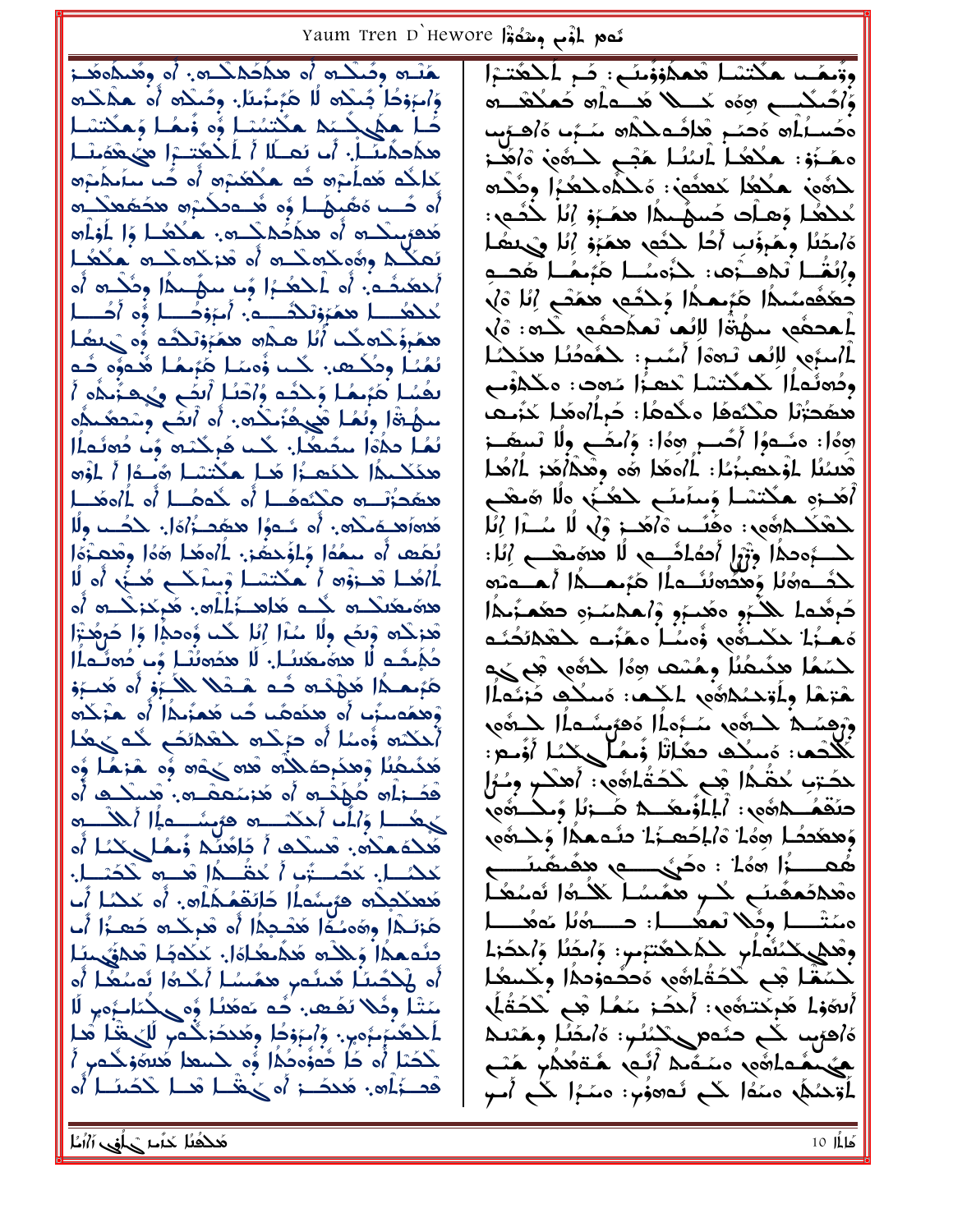Yaum Tren D Hewore last pai

هُدَرَبِيكُمْ شَدْءٌ بِمَعْظٍ فَوَاحِيكُمْ مَنْ أَجْرَدَ مِنْ أَجْرَدَ مِنْ

وهَعَذِكُم مَا أَمَا هَيْمُعَالَمَا مَنْهُ كَلْمَهِ مِنْهَم

ؤەد\ا وَحَزَّىنَىـزُەم ھَـــــمَ ــمَـنــا هـــه هَـصَـزَٰلمانه

ھُســوَىـكَم أَه لَـــەھۇمُوم، ھَــُومِــكَـــم فَـــووُمــ

ِعَهُنُمَا وَعَكَنَسْتُومِ. فَوَوْرَوْهِكُمْ أَه عَنْتُوْمَ

أَه هِكْعَنَّيِّومِ كَـا كَكَـَقَالَمُ وَفَكَّ هُــزَى كَـا

لنْتَمُكُمِيْ مِكْمِنَ رَسَمَتُو لَمْ أَمْ مِنْ مِكْمَةٍ

كُـــه هُهُنُـــا. فُـــهو هُوكُـــهُفِعْه ؤُوسُــِا

هغەڭنىدا. ھەكى رال ۋەسقىئا ھىئى إە

همْ مَكَم هُده تَكْلُهُ أَهْ كَيْهِمْ وَهِ حُمْدًا أَه

وَبِ وَٰٯَسُـٰلَ: شَـٰدَوِ وِهَٰدَوۡہِمُنگَّـٰدِہِ ۖ شَـٰبَ سَـٰلَاتِکُلُّا

وَقُالِمُونَ هُدْمَ مِنْكُمْ ۚ هُنَا مَدَامَدًا ۖ وَهِ هَدْمُنَاكَوْهِنَ هُكْسُبُ لَلْكَنْتَـٰمَ الْحَدَّمَاتِيلِ وَوَهُبِمَـٰبٍ كَالِكُـٰتِهِ ِهُجَزْءَهِ أَسْلَا أَه هَشْ هُعَهَّىنَكُمْ هُوَجِيْراً أَه لِمُؤْمَدًا كُنْ خَاصَـٰهُمْ أَه كُنْهُ وُمَنَّىــهُم أَه

هَبْسُا شَمَا حَثَدَتَ خَذَتَهِ \*

سُــُوۡمِاۤا وَهكتِسَبِ ۚ: هَٱسِـرٍ وَاوَٰهِــهَ هَنتُــر ەَھكەُب دىككىتەگەن بۇەكىلەپ ھىلز كَنْقَفّْيِكُمْ هُكُونُوْسِمْ هِ مَنْكُمْ وَلَاقْتِدْوَهِ لحَقُوَٰنُـا: هَ، و مِمَصْلِهِ لِأَــْقَى وَْمَنْـا هجَمُانُا: هَجْمٍ لَكُمْ وَلَا تَزِيمُكَ هُنَّمٍ: وَبِكَتِهِم كُم هُم مَكْتِه لَمُعْامَاإِ وِتَـْعَـزَا هُوؤُمنُـا: ةُامِرٍ وِسُبُطِ ائِكِ حُسالًا وِفَرْوَوَفِ : مَنْبُر كَسْرَٰامْ حَعْلَالْحَامِ: هَٰائِسَا كَكَنْتُوْا هَوَمَعْنَالَ وَهِتَّحَةِ كَمِلًا هُجِبُنٍ وَمَثَّلٍ وَهُنَّهَ فَقَيْفًا كَـــرِ ـمُوصُــا ولوَمِّدَا ولَاضُــورِ وَكَــزومُـــرِ هُرِبِمُا هُمُا \*

## تحمنا

حَحُدٌه هَنُو هُزِئا هُنِّي لَا الصِّرَا لَحْمٍ هِم هرْهُدو: وَلَا الْعَلَلِ هُنزهُدا هُلا وِهَزْحَبَ حتمهدا هُل وِكَاوُا هَبُيمًا وِسُتِمُاْ ٱلْا هَدَكْتُوبَ خَفَيْتَهِمْ أَبِ قَيْتُهَا وَٱجْتُهَاْ اهْبُتِمَا وَحَفَزو هرمض ەھْمْ كَعِ وَحَسْفَوَّەهِ وَعَاهُلَ مَا لَا تَحْنَى: دَنْتَىٰذًا شَـٰدُوْٓا ۖ كَـٰعُـَمَـٰكَ ا وُمَكَـٰب دَكَى تَدَلُّا وَمِنْدٍ تَذَهَبْ مَكْمٍ اهْتَنَا مُحَبَّطُ تَمْضُعُم: مَنْعَفٍ لَحْدٍ هُوَصَلًّا مَلَٰوَةٍ وَالْمَ

صَّالًا مَاؤَسِمُ| وِحْـمِ لَا نُعْفَعُنَـا وَسُلَّا هَـْـكَا: ضَع /بكاه وِسَلَّا وَوَتُنْـا: هَٰاصًـ حَيْحفض وحُححُـ; هُـومُ ُلم أَـلمَّـنَـد، أَبِــمْ هُــزِبِ حَـهْلا حَــقَـرْهَـل مَـنْتِنُـل قِبِي حَـنُـكِ هَـمَـنُـوم حَــفكفأ للشبي قَعِيكُم : مُاحَّدَةٍ سُبْلَاهِ وِلَا تَعْجَمَ كُلِّ ٱللَّا كَنْتُ أَصَـرُهِ أَبِي الْمَسْلَمِينَ ال لَامْكُنِي وَلِكُنَّوْنِي : مَنْنُوْ لَامْكُنِي وَهَمَّتُتُبٍ : هَ/هُنـع آلَتِي هُي نَعْبَتُنِ وِيُنووا لكنوه مأاقنفو ەڭرەئىر ھۇيغاھ

## فزوهنف وزهزا

لْمَحْمِيجًا: حَمَّهُ يُحْمَلًا هَمَّذًا مَرْبُزًا يَتَصَعُّلُ وَحَزَّهَا وِجُحُمْوُماه صَرَّا هَلَاقْل مَوَّضَا هَلَاقُل هُم نُووًّا ووْمِسُا وَهِمَهُمُمُا لَاحْدَةُها»: والوُم رُحْهُا ووُحْماه رُحْمَ حنَعِمًا وَحَفِي أَا حزموم ﻼَّﻤﺤُـﻪﺳﺪَّا ﻭﻣُﺪِّ;ﻩ.ﻟﻪ: ܠﻫﻪ ﻣُﻨُﻪﻣُﺪا ﻭَﺎ;ْﺳﻰ: ﻭَﻫﻤَـﺎ ﻩرَّݠـ;َﺍ ﻩﻛِﺪَّ;ﺳَﻪﻥ ﺳَﻪﺕ ﻫُﻪﯕﻤُﻨُـﺎ وَبَوْوَى }وَٱا وِهَداً الصَّنَّعَا: ضَرَّ لِلنَّلْسَا صَعْبَا الصَّفَاصَاً لِلْعَدَا الصَّفَاء: ةُ العُعُدا وهرئت لَهِ هَذَا ۖ حَدَهُمَا وِلَهَ سُعُدًا وَهُد: وِحْدَه مُأَا ۖ هُهَجْنًا ۚ هَابِهُمْ أَحَدُثُمْ لَهُ وَوَجْزَاه

أَمَانَ مِنَافِي ٱلْأَسْلَامِنَا ٱلْمَسْلَامَةِ ٱلْمَسَامَةِ ٱلْمَسَامَةِ ٱلْمَسَامَةِ ٱلْمَسَامَةِ ا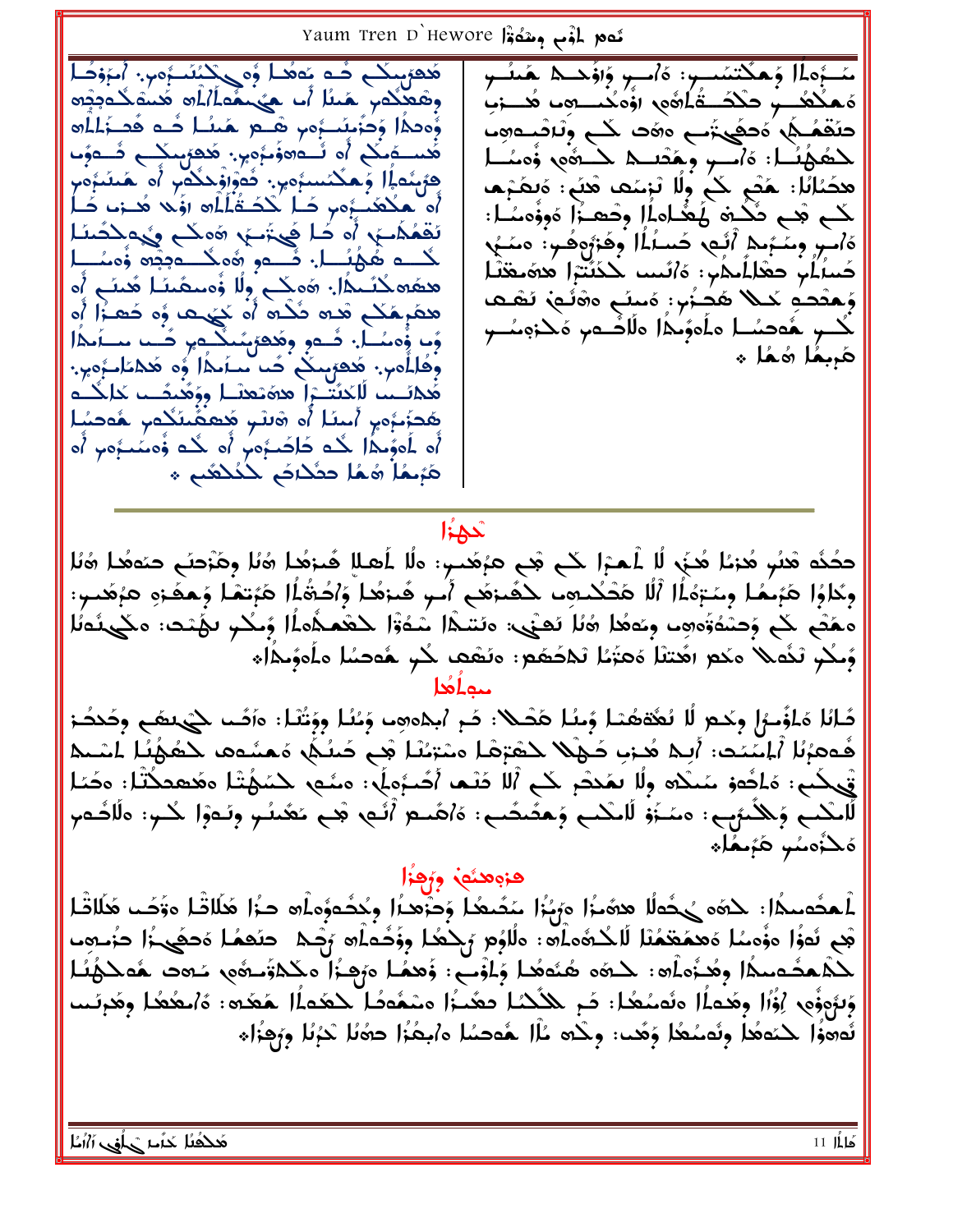Yaum Tren D Hewore last pai

هْبِوْا وِرُهِزَا هُو كَذَا لَمْوَمُا تَكْبُــأَ وَحَكَمْكِـــمِ أَكْـــوَا وِكَي هُعَمْهَكُـــو بِهُمكْــهِفُمِـلا : أَه شَعَعُبْــثِرَه لَكَنَّكَــع لَّا صُــل أَأَيُونَ أَوْ أَهْقُدُوا خَلَيْكُمْ لَا قُلْكُنْفَ، وَوَا وَب شععُثره ولَا مَا مُعكِّدْهُا مِكْعَكُمْ كُمْ وَهُبْدًا حُه عَمَٰداً وَلَأَوْهَ. أَه هُزَهكُمْ حَنْكُمْ هَٰتًا تَكْتُبَا أَهِ كَمْسَمَّنْـَا. أَه كَــِلاً وَه يُهمعُنَــِهَ! أَه لْمُكْسَرْهِ مُـا هَسـةم أُصْـهِ. آَكَــ مِكْتقَـا، كَمِ قَائِلُهُ مِنْ مَا مَدِينَ مِنْ مَدَيْنَ مِنْ مَدْمَ مِنْ مَدْمَوْ وْهَىخُــا حُــا نُســكُب / أَوْتَـهْــا. أَه أَوْحُــّا وَّه لمُفَحَمَلِهِ مَا نَحْمَى أَن مَا نُسِمًى آَدْهِ أَ نَقْتُهِ وُّه نُەھۈل. ھُـُـ مُـُمُعُـلُّ وَلَمُوْھ ھَنُـُـعِ أَهِ وَهُـمَـٰلُ إِه هَبْعِيهِ وَمِنْهُمْ الْمُوَجَّدَ الْمُسْتَمَرَّةَ وَمَنْهُمْ الْمُوْسَرِينَ مِنْ مَسْتَمَرَّةً وَمَ لْكُتُومِيلُيكَالِ: أَو هُجَنَّالِ وَوُضُمَّتْ شُوَوْبَ شَيْرُو وَهُدَّ مَكْدُارُ أَوْ وُوسُلُ هَرُمْطٌ هَالْكُفِكُ: وَهُـزْهَا أَهْكُنُه أَهْ هُوْمِ هُتُعَصِّ. هُنُع أَه وَهُبْدًا ضُلُّه حُكْمُـا أَبِ نَصِـلًا وِحُكْمُـا فَعُبِـلًا صَرَّه ضَـٰدًا وِكْكِمَا مِجَعِلًا عَانَبٍ هَكُمْهَا. حَمْ عَمَعًا وَيَرْحَدُا وَوَّقْتُ أَهْلُهُ مَا وَوَى مَوْقَتَوْلَ مَنْكُلُّ مَا مُتَّقَدِّعَ وَهُ أَتْمَعُمَلُ أَنْ يَسْؤُلُلُ كُنْتُ يَنْشُعُ وَرُوهِ لِلْكُتَارِ؛ هَنَا ا هنَّمنا لَا هنَّمنا هُيم وَهُبٍ فَـمَّ وَهُ ـمَّوصُباً لَّكُمْ هُزَيَاً. هُمْ وُهِزَيْتِهِ هُمْ مِكْتِفَ تَعْمَهُا يْمْعَنْكُمْ يُحْمَوْ وِدِّكْنِي كَبْ مِعْنَا وِهُنَيْ. أَه لْاَنَوْسَرْا وِهُكُمُتْ لَا اُتَّبْلَ أَو لَا كَبُرْتَا وَهُدَمَـٰفٌ. لَاؤُمِ أَبِ رَوْءًا وَبِ وَُشْمِهَا وَهِ حُمْحِسًا هَٰـا لِأَوْهِ حِبْبُدِه هَا حَصَّــهِـ لَا حَصَّــهِـ. أَه حَــ نَعمُـا أَه هُـه فَهِـذَا هَٰذِهَـهَـلَاهَ. أَه هُـه فَـهُـل وَلَوْه كَيْجًا مِهِ هَزْوُحِمًا حَرْبُنَا هِعَكُلُهُ حَايَلاً تَحْتَذَا أَه أَ ـلَمـدُنـــــــل هَجعتـــــــــي. أَه نُعْمَعُـــــل هُـزنُنـــــِـل \$ەڭلەڭ يە. {ما ئەسىلل كىلىم ھەھۇئىسەل {ە هُدكَهُنَا نُهُمْ كُبِ مِعْنَا هُدَكُوهَا وَ أَو عَعُل ۋەمئىنا فالكھكە. أە أى تعلّا كالگە فەھرُىل وفَعَقَدُهِ فَعَـزًا أَه كُــه قَدْحًا أَخْـهُـدًا ِهِمَمْ; هُوَ فَزِوْبِهُا ۖ كَبِ أَوْجُا وَا فَوْعَا هِمَكُم أَه كَعُداً مُتَمَٰلًا أَه حَكَّدًا كَانَفٍ: هَٰنَـٰ هُـُدِنَـٰاً وَهُما أَحْقَــُه. أَوْلَمْ رَجْــَةُولَا كَانُـمْــا هُــوهَـكُمْ هُدَهْلِ وِهُدَهُمْ ۖ كَذَا وَكُنُوْهِ. سَبَّا كَتَنَبَّعُا وَبّ تَعَمَّا أَوْ سَبْلَا كُبِّ تَرْفَا وَوَ فَيْءَا. لَمُوَهِ كَجَبَّرَا مَا الْلَّهَ مَكَهُمَا النَّامَشَةُ أَكْرَبُهُمْ وَمَعَاهَلَ

تعروا هزَىعُباً وَحَدُحْهُمبٍ مِكْلُوا لَا هَمِعَكُمَدُلَ وَحَبُوْوُتُبَ : وِهُـڢِحَكْمُتُه حَحُكَـٰـٰٓمِ لَٰا يُحِكَّـٰزِ : هُ مَعْدَهُ كَذُكُم لَا هُهُمْ: ﴿ وَحَسْمَعَكُمُ لَا هَدْوَوْضُـٰـدَا | هــزُا لِكَـزَهُــدُــا هـنَـدَهُــا لِلْوُمُنُــا : ەَفْزَها شَىمْ هَتُلْ نْكُتْلْ ەَكْكْسْلَاتْلْ: ەكْلا وَيُدَهُ عَلَيْهِ مِنْ مَشْبَهِمْ فَيَسْمَدُونِ مهمّن محمّد : مضّد لمعْتفر اتْالم معتفر من وَوَهَىدُا هُزَىبٍ ٱوۡتَـٰهَا: وَٱوۡدُـٰا وَاِسۡـَٰٓتَمَٰدِشَهِۖ هُمُنَّبَعِ مَعُنَّبِ كُنَّهُ حَتَّبَ لَـْ10وَٰ = حَنَّهُمْ ا لمُفَسِّل مَـمٍ وَهَـمُـل مَالِمَاهُـم يَـمِـز لمَـمُعَهُـل لْتَمَّه : الْمُنْشَمَا لِكَتْنَعْمَصِ الْمَتَكَامَ مَتَ وْٱلْمَوْهَدِمِ ٱسْرِيحَـٰهُا هُـِمِ سَكْحُـا: هَؤُهسُـا هُمُعمَّا سَلَمَهُ لِلْمُنُوَّمَاهُمْ وَهُوَهُ أَس هُمْعَنَّا: هُمْ وَهَبِدًا حُبْهَا وِحُكْفًا مَ أَلَا مَعَقَفَكُتَ أَبِ َحُىكَا وِلَا £رَجُىكَا: وَحَيَّدَهُمَا وَحُيْدُا نَعْكُوفُوْ) تْـدِه لِمُوْسِعِ لِّهُمْــٰٓرَا مَنْـمِ لِحَقَّمَـٰحَـٰهُمُـٰلِ وَٱمْعُنَّفُـلِّـل ةإسـزُلا كمُوكهُبُـا وُبكــه وككِنـا: وقحــم هكَتَلَا وَلَا هَكَتَلَا £َحَدٍ وَوَجٍ هَذَا£اً وِهُوصُدًا لحَعُزِمًا: حَزَهَارَه هَمِ ٱلْمُحَزَّمَةِ وَنُعُوَهُمْ هُـعَ للعفوقشط وتكفين مكمغنا وِلْمُعْمَسَى: وَحَلَّمَتْوَا وِلْزَوِّى جِلَاصْلَا مَحْرُثَا وِلْدَاهُجِعََــهِ: لَاوُم رَجْحَعُـلُ وِؤُخُـمَـلُّ وِـهُــمَــْسَه : لمعْتَمْرِ الله لمعْتَمْرِ مِنَّهِ مهْمَدٌ مِنْهَا مِهْ هُحلَعَمُا ۚ هِيَٰٓ أَ ۖ وَجِدَّاهَ : هَحَعۡ وَجُنَـٰهِ الۡ وَحَـٰلُـٰهَا ۖ لمَوَّبِ حَجَدًا حَفَزَهُ مِمَا حَرْنُما هُمْدَه ۚ دَعَهَ لَحَكْتُا مِأْسِلَاتًا حَصٍّ وُمِنْزَهِ: مَنُعْمَعُا هُزُنُنَا لِيَعْمِلًا لَحْـــاهِ : وِضَعِ لَحْفُــهِمْ مِنْا اللَّهَ مَعْسَنُــا لَّهُـووْ مِكْمِعْنُـا هِـذَـاا كَــْـهِ: مَحْـع وْمِنْنْـا هَنَكُنْ كُلُو: وَضَعَ كَبِيْلًا هُـوْهَزْنَا وِهَٰفَـلًا كَعَمْ مَكْتُخَذَّا لَحْكَمُكُمْ الْمُحْمَّةِ هُجْمٍ فَرْؤَيْهَا الأوحا وثقصا المكؤب مكتع لنبتقاا ةحكباا حدَّة: «مَكَّبٍ هُهُنُمَا لِمُنْهُمْ مِكَرُّه: لَمُوَاسِمَ رْهِتُوبِ مَحْتُمًا هِمَـٰمٍ هُوَهْـا وِتَـٰمِلُومٍ كَلْمَوِهِ وقَعَدَوُفْسًا: مَسْرًا لِحُرَّةَفْسَنَا تَعْقَسُهِ ۚ وَإِسْتَرَاءَا لَمَقَعْرِ مِعَ ابْتَعِرِ مِنْهَا : «بَيْرِهِ بِنْهُ يَدْهِ مِنْ وَحِدُمَا أَسْتَسْمَلُنَا هِمَهُم مَحْمَدُهُ أَهْلِيَهِ

مَحْدَمُنَا حَفَلَ سَأَحَدَ الْمَعْكَمَةَ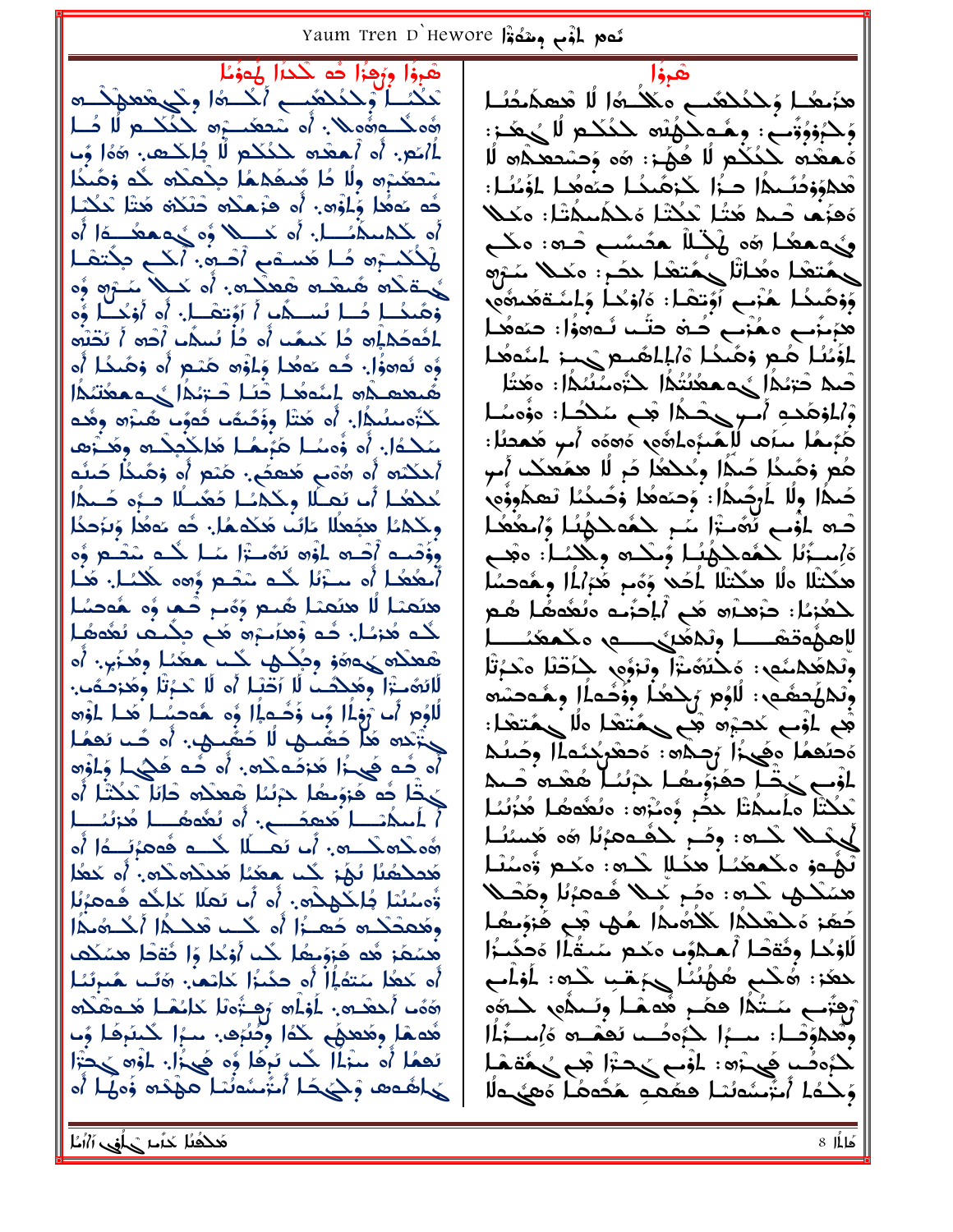Yaum Tren D'Hewore ladin ?

هُڪِلًا سَا وَا تَحْتَـٰهَا. أَه هَـٰــٰهَاه صَـْـَا اوْه كَتِكْفَسْــا أَه لِكَبِسْـــا. لَا وِحْكَهَ| يَعْــــوَوْ| ٱلْلَـ وِلَا هَدَوْوَا. - اوْرَه ۖ إِعْجَلْتُمَحْلُوهُ ۖ هَٰبَ أَوْخُلُ نُوجَزْجَالَ. مَا مُتَرَكَّدَة أَهْ سَبْتُا لَا جُا سُرْكَتِهِ. أَهْ هَجْلًا ؤه كَعُ*دًا وَسأَلْحُ*هِ هُمْ شَعْبُرْتِهِ لَا لِكَعْكُلُهِ. أَهْ تُحَفَّــا وَلَا سَأَنْــُـــهِ مَعْمَعْنَــْــهِ أَضَّــهِ. لَمْءَاه يُحَوْرُه وْمِنْتُمَا وْسِلْكُلُهِ ٱهْتِنَا أَهْ بَعْنَا فَهِ هَٰٮطَا هَبُـمُا. وَهمَحسًـٰ أَه هَٰـٰلِـهَـٰبِ كَـٰٰهَـٰدُا هُبَيم هُبُسم هُبُسم هُزْسًا هَمسًا أَه شَلَاؤُه يَ اقْسِهِ ﴾ إِلَيْكَمِ ۖ فَالْمُشْبَهِ ﴾ أو هـ حكم أو معكِّفَهِي قَبِيحْسَا. أَه صَحْوَةِ هَدَيحَمَــا هُقُوهَــا. لِمُؤْلَّهِ اللَّهُمْ وَاللَّهُ مَا مَنْ مَدَّ مَعْ مِنْ أَوْ لَكُمْ سَزْنًا ﴾ [الله عنه سَنُوْلُ: ݣَكُوْنُ هُدْهُدُه وْهَرُحِنُنَا وُبَا تَعْمُلُ أَن هَيْ أَوْهُدِهَمَاءٍ. أَوْلَمْ دُتِمَا هُعِنْعُهِ أَ نَحْتَدَا ؤِه كَعَكَّبُتْ قَدْمُتَحَدَّدَه أَؤُهْدًا أَه بِحَبَّا. سِرَّا كُنْدَ هُذِبًا هَجْحَهِ ُحَا وَا سَتِنَّا لِخَرْجُهِ. أَه سَخْلًا وْٱللَّهَ هَكْتُـم!ا أَه دُهنُـم!ا هُدبَكمَكْـه اجُنْـا. كَـمَـا محْمَدِكُلُو يُحَقَّطُ لِمُمْرَو وَلَا ٱلْحَمِيقَا هَتَا. وَحَمْلًا رُكْعْمَا فَعَيْـتْرَا هَـٰا مَثْـَا. أَوْلَمْ وَمَاأَمِغْـتِ م مَّزْمِهِ وَالْكِلْمُ مِنْكُمْ مَاتِكُمْ إِنْهُ مِنْكُمْ مِنْ مِنْكُمْ مِنْ ودُاهُد كَمَأْهُمْ حَيْهُ! وُبِ كَمَأْهِمْ! مَكَلًا وْحَيْهُ! وِّ مَدْاهِدًا عَزْهَدًا مَّه عِكْمًا وُه أَصْرًا أَصْرَب هَمُسُلٍ مَكْرًا وَهُمْ أَصَلَ هُسْمَنُاهَا. لَأَوْهِ هَوَوُلُهِمْ لَّكَ ذَالًا هَكَعُونُنَا!. لَمْوَه عُكَفُنًا فَيَتَرَبُّنَا أَه َوْْمِسُنُدَا. ۖ ـأَوْـأَى ۖ وَالْكُـدَ وَّـ نَعْصًا ۚ أَه وَّه هَيْـذَا ۖ وِطُ هَٰذِي مَعْسَبُوْنَ. اوْنَ هُدَكْرُنَ صَدْمَتُ أَه مَكْرًا أَحِرَى هَٰهِۖ وَكَـٰهَوْهِ هَمَعْمَا وَهَنَعْمَا لحَمَلِ أَنْ تَعَمُّلُ أَهْ فَيْءَا. يَحْرُا هَاهُنَا هُـِهِ أَصًّا وَلَا أَوْحُلَ: أَه لَمُؤْلَّهُ هُــٰ أَهْلَ وَلَا أَصَلَ أَه وِلَا مَمُــاً. اَوْاه يُـــقَوْا هِنَهْكُــهِ ضُـَوْءَا أَه هَهُدَٰرَٰنَا كُبِ بِمُؤْتَرِهِ هُكُمُنُتُمَالِ عَبَرَا هَٰذَا وَاأَوَّحَقَٰوْ أَه سَوْأَأَ وَهِفَيْ أَوْاهِ نَعِكُمْ خَافَت أَه هَامَكْعُنَــهَد حَكَّــ رَهِيَــهِ رَكْــمِلَ سِــرٌا هُــه هنُعُداً وِحُدُوْدٍ أَو سَنْزَاًا أَبَ تَعَبَّا جَدْرَجُدِهِ حمُّوصُباً وَلِكْتَا أَه وَا تَكْتَعْداً. لِأَوْهِ لَمَكْعَتَبَا همُرُوَيْكِ، هُنَّىٰ وَهُعَنَّ عَنْدَا أَهْ سَعْبُوْا ڲ؎ٚۏەڮ۫ڎۭ؈؞ۼٚڂ؇ڂڂۜۄؗ؈ۧٷٵۅٛۄ؞ڡۮٲۻڂٵ؋ٞڡ<br>ۏؙۣڞؙ؎ڸؘٲڎۭۄ؞ٵۏٛ؈۪ڶؙڂۼڂٮ؋ۄ؞ڡۿٷڋڴ؊ۅ؞ٲؙۄ هُدَكْهُنَّىٰ وَهَنَّبِؤُتَ كُلَّهَ قَرْبِنًا كُتَا تَكْتَذَا وَا

مَمْ وِكْتَحَا: هَهُدَّدُومِ حَجَّدَهُا حَيْدُ الْوَبِي: كُــد وِنَـهُــــــــلا مِهَا ٱللَّهِ وِلَا تَـمَـْــــرَوْ : لِلْوَــــــــــــــــــــــــــــــــ لِكُننُبِ وَهُوَ لَكُنَّ هُوَ أَوْكُلُ لُـودُنَّكُمُّا: مَنْع سُمَّا كُلُّهَ وَإِسْتَمَا لَمْ سُمَّا كُلُّهَ: وِهُدما حَمْدًا وَسِيَاْهُووس هُم سُعِيْرُه لَا لِهِْعِيهِ: وَكَعِنْقُمْا وْلًا سأَ/ةُەھِب هُمجْنو دە: لَمَوْلَم كُمْعَةِنْت وَّْمِنْتُمْا وَسَرًا أَحَمْنَا بَصَارِ حَمَىكَلًا هُموجًا. وَهمَحسَبَ هَمُدْبِ الْمُسْمَأَابِهِ هَرَسِفَ هَرَسَفَ هَبَسه هُزِسًا سَكَنفُ الْمُكْسَدُ الْتَوَبّ همَشِــــعِ أَهُتــــوهُمِ: هَكُمْؤُسِــعٍ هَكَشَيـــعِ قَعِيكُمِتُوهِ - وَحَكَّرُو مِنْ مَعْشَرِ مِنْ الْمُؤْسَسِ مِنْ الْمُؤْسَى مُمْهَنَّةُ الْعَصْدُ لَّكُتْ هُلْاتُمْهَا الْمُعَامَّةُ مَثَّلَ الْمَثَّلُ اصَّرْباً: حَسَّمٍ هِـزَيمٍ حَصَّحُـاً أَه لَاسـزَّلَا محُـلًا: كَعنَـقُلًا لِمَوْلَبٍ وَبَحِـزَى وِنَعمُـل ەفْهِمْ أَمْلَمُوْرُهِ، لَمُوْلِسٍ هُبْعُي حَصُرِهِ حَتَّب كَعْبِ ٱلْمُحَّـٰ ٱوْهَـٰدًا بِصَٰدًا: سَـٰزًا هُـٰ وَكَـٰعَٰذِـٰـَٰا هَحْمَكُمْ وِمَتْلَمْ حَكْمِهِ: هَامِينَهْا هُبْ وَٱلْكُمِّ مفَّزِهِ حَذْهُمٍ يُهْصَلِ وَمُحَمَّلٍ وَلَا هَجُم مَثَلًا: وَٱبْدِمِشْي رَبِّكَ الْمَسْتَمَاتِ مِنْ مَثْلًا: لَمُؤْلِمِنَ وَمَالِمَاسَمَاسَ الْمِمَاسَمِ الْمَعْبَدَةِ مَالْمَعَالَمَاسَ مَعَ .<br>معمَّم الْمِنْ اللَّيْصِ عَرْجَ الْبَعِينَ بَيْهِ! حَكِّمِدَمَا إِذْ أَمَعَكَ مِعْنَـٰدا وَحَـٰذَا هدُّەھُئا ھمَّسُلَّا مَكْبُلٍّ وِقِي أَصَلَّا هَمَّمِئَا رَّهُمَا: الْوَسَعِ الْوَتُسَارِ الْحَكَـٰدُا الْمَحْمَدُونُـٰدَا: لمُؤْسِي مُكْفُتْتُ فَيْ تُسُلَ وَتُوسُسُلَ: وَاوْسِي لَحْـوَاتِلا وِنَعِمْـا وَهُيْـذَا وِقَعِدْوَحَنَّــعِ آصَــرَا: لموهج هُدَكْبُتِي مُعْمَدٍ هُو مَكْرًا هَدُوهُمَا هُو ألْمِنْهُ وَالْمَحْلَمِ الْمَحْرِبَةِ الْمُتَمَّمِينَ بِمَعْنَاهِ الْمَسْتَمَاءِ وَالْمَسَاءِ وَالْ وَهَيْ بِهِ أَا: مَكْرًا هُرِمُهُ لَا بِعَى أَحَا وِلَا يَوْجُلَ: أَفَّ وَلَمْوَى وَقِي أَهْدَا وِلَا أَحَا َ وَلَا مَعْمَاً: لَمُؤَلِّي يُحْوَلِ حِجَا خَمَ مَتَوَالَ مَعْمَدَتُهَا كَمِحَابَقَى هَسسُلَهِ): بِبِيرًا هُبَ الْوَحْصَيْرَ مِلَا هَامِيتَهَا أَ هَحدبنُـدَا: ـأَوْلَمِـ ٱحنّتے حَمَّا هُزُّهِكَـ كَــلا ُرُومُـُـُّـِي رُجُّـُـوجِدًا مِنْهَا حَنُّـوَمُعْنُو وَخُخُـرُو: فَأَسْــزَٰٓـٰدَا ۖ فَـــز حَمْلَاًـــة حَمْدَدَسَــٰ وَلِكَتَــٰ ا كَوَيَجِبَّةَوْا: بِلَوْبِ لَمَحْقَتَتِهِ الصَّبَوْ وَكَالَ هُنَّهَ وِلَىكُمِ كَمِيلًا مُسِعْدًا كَجَدَّدُدَهِ: كَحَلَّا مُنْهُلٍ

مَحْدُمُنَا حَفَلَ سَمَعَهُ الْمَعْكُمُ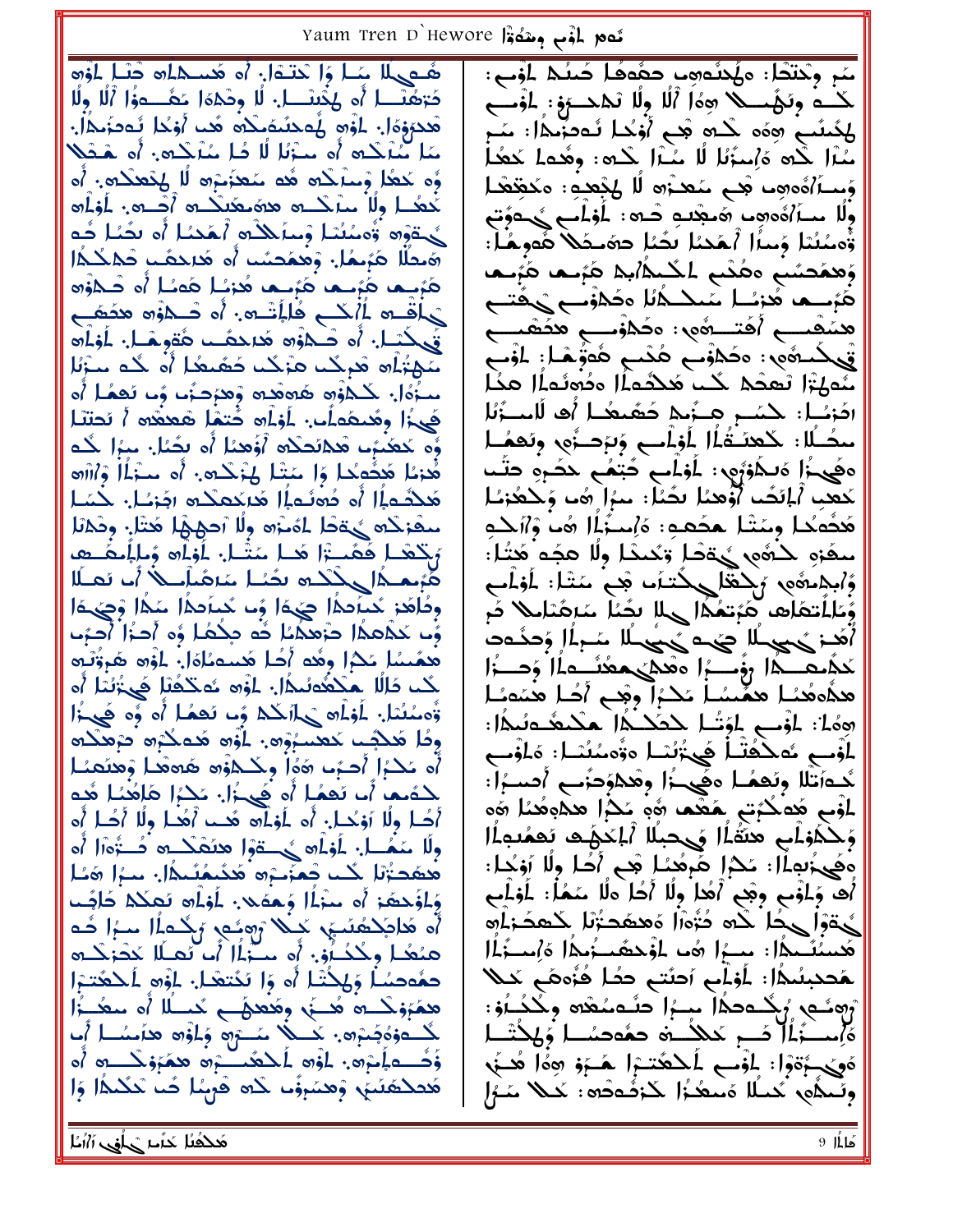Yaum Tren D'Hewore ladin ?

إَوْآلَ أَنَّ لَكُلُّوْهِ قَوْمِتُهِ فَوْقَعَتُهُ فَـهِ لَكُنَّهُ أَنَّ هِمِيمًا هُدَهُمُا ضَهَلًا: أَهْ هُرَيْمًا وُهُمْ فَهَذَهِهِ أُوكُمْ وَهُدْوَهِ لَا لِمُحْصَّرَ مِنْ أَوْهَدُ مِنْ الْوَوَوِ ضَوْتَالِ كَتَهْلُ مَنُــعٍ أَو هَنُعُــل قُــعو مَــل هَٰـرِئــعٍ وصُـل هَكُما لَكُمْ هُدْءَ) سَفْعَعْقُونَ هُدُو لَوْرُهِ وُسَعُلُوهِ المسائر ما الجمع العاملي من ما الموقع من المعدوم في المستمر من المستمر من المستمر امْكُمْ وَحَكَمَ الْمُحْمَدِ وَالْكَنْضَاءِ الْكَتْحَرَىٰ وَالْمَحْمَدِينَ وَالْمَحْمَدِينَ وَالْمَ هُـوحَكَّبَ أَحْقِـُهِ. فَالْكُلْبُ وَلَأَوْهِ بِكُنْـوَ. فَـو همُهُا وَا الْفِاه أَتَبُلَّتُ كَـٰلاَوْه هُكْتُهُا وَب تَكْلِفُـــا مَنَصُفَكْـــرَة . لمْوْرَة مَحْــــة بَدَرَة خَائَــــزَّب مُكْتَمِنُونُ أُوهُمَا هَتْيَا. أُوهُمَا هُدَوَجَكُمْ كُبِ أَكْتُوهَامْ إِنَّ مَنْ الْمُسْمَدُ وَلَيْتَعَلَّاهُ هَذَا ا ئُد فَيْ َسْرَهِ. الْفِارَه تَعْسَلْ هُرَتْمُلْمَ الْحَرْسُور هُدِي كَـــدًا أَه هُـْنَـــمِ أَه هُـْنَـــمِ أَبِ أَهُـيـــْرَه لَّيْهُم هَمَوُّا هَبَّـمُـا ٱللهَــبِ. أما هرَّمِشَماًا وَا أَوْلَمِ مَحْمَـَّ، مَّــم مَكَلَّاضًا ومَعَكَّدَتُدِهِ أَبَّ قَافُلُ: أَهْ قَطْ هَمُسُلٍّ فَيَهْتَ اللَّهُ اللَّهَ مِنْ اللَّهِ مِنْ اللَّهِ مِنْ ـأَـكـعُترَا هُـه وَ/وْهُا وِبْعِغَاهُهِ ۚ هَالْكَمِثُوهِ ﴾ أَه أَمَّا : مَوْسِرِهِمْ صَــْكَـــةَ اصْـــُكْـــــهِ مِنْ مِسْـــمِرْهِ مِنْ مِنْ مِنْ مِنْ مِنْ مِنْ مِنْ م ھَوَكَلُوهِ أَه مَعْمَكَنَكُمْ هُم مَا هَيِهِكُمْهُهُ: ەبجىھكە ھزۇللاھ ئەمزىگا ھا ھە أەۋھلكىن هَـــا لَا ـمَعَــدَــدُ أَه هَــرْه وهَهَــا حُــا سُــٰقَعَٰدَائِــا كما مَعْده بِيَحِمْ الْحَدَةِ الْحَدَةِ وَشَدَدَهِ أَهْ تحفذ عكر مفكموكل بمقارحة كفكم فالمفكر وَمِعْزُايْـبْلا. (تَحِهْشُدَهُ أَرْتُحَيْـا وَارْ ضُدَّيْلِ أَهْ لَكُـمْ سْتُم وَهِ هَٰداً هُدَمَكُمْهُدَهِ هَمَّا لِكُلَّا عَاهْدًا وَالْقَسَا مُكْلُدِهِ الْمَامِ. الْمُعْصَدُهِ وَلَيْ مِسْلًا أَنْ هِنزَكُمِكُمْ شَمَكَهُمْ وَمَزْرَاهِ ﴾ تَخَتَّا أَحْكُمْ. أَهُ وَأَيْكُمْ الْمُؤْتُبُ، وَهُمْهُ. - اذْعَارِهِ مُكْلِمًا لَحْقَـٰهِ حِمَٰلًا وَّهِ مَوْهَدًا وِمَوْهُدُهُ وَلَؤْدَهُ أَنْ حَكْفَضُرُهُ ثُمَّ أَسْوَءُا هُوجْدَهِ لَا لَمَحْقَتِهِــٰٓءَا كَـِب تَحْكَــٰهُا أَب تَعَلَّلَ وَحْدَمَتُوهُ أَ لَمُوَتَحًا أَو أَ حُقُلًا هَمَيْتَا هَب أەجلالْمان، أە قىزىكرەتكىرە مىلگىل أحقىقىم. لَمُؤْلِنَاهِ وُؤُمِلُكُمْ وُمِ وُءِينُكُمْ كَيُسْهُلُ هُءَيْكُلُو هُـدَا هُـدَ وُهِمَٰهُ|. هَٰدَهُووُهَا أَو دُوهُمَا أَحَد هَهُمَهُا وُو ىقْسَا ھَرَىمَا. اوْھ کَيْھَى مَكْتَ فَ وَقَصَا ههَصَـــلا وكتئسًـــل وَالْمَلْحَقَّتَـــوْا نُـــوْلَا وَهْدَا هجُمداً أَهْ وَمَعًا وَمَا وَتَعَمَّا إِمْرَوْحًا وَهُمُكُمْ كَلِكْتُ هَنُعَكُمْ وَ هُدَى مُنْكَلِّ وَا عَشَا لَوْلَاه

وَاذُكِمُوا ٱلْوَحْسَـٰمُ وَُدْعَالَاهِ : الْوَسَعِ الْكَعَّـٰـٰٓءِا لَّمَّزِهِ فَنُوهَمْ وَبِهُيشُمْ كُلُّهُ قَوِيمًا حَدَّكِيمًا وإوَّا: مكلاون فُوسُتبِ مُعْنُ دَوِّهِ لَحْيُنَا لْحَقْرَبُنَا هُدَهْنَا كُـُـوْلًا: دَقْرَبُنَـا وِفَيْـزَة ەُوھىدە كەلگىنىدەھە كېگىلا: لمۇسى ئىققا كَتَهَا مَنْعٍ مَمَنُفَإِ أَمِنٍ مَنْحًا وِهُمَا كِعَمَاا لَتَقْتُرِ صِهَاءٌ : مِرْتِكِلَةٌ سَأَحَلَهُ بِمَعْرِفَهُ مِنْ الْمَسْتَمَرِينَ مِنْ مَسْتَمَرِينَ م حُدّجَى حُتمُــدًا ۖ حُـُدمُــفَــلِ ٱلْمُوَدَىٰ ۚ حَمْــــــو : هِحَىنُـهُ لِأَوْسِوُّى أَآوِهُــْ هِجَعَـهُمْـا وِلَوْلَمـِـعِ أُسْوَّوِ لَكُمْوَنِّي هُكْتُهْا وِسْعُوصًا أَصْوَاً: لْمُوْمِ هُحْتَهْكُمْ وَوُه هِمْ وَهِلْهِ وِهُلْ هَهُنَّا: وَهُلَّا ھَەوَجېسَى كَلِكْيەُەل»: مَعَتُل مَدَّىم وَلِكَبِع لَاحْمَا اللَّهَ عَادَهِ الْفَاسِحِ لَقَالَ مَبْتَغُلَّمَا هُزَمَعٍ هَيْ كَلّْمَا وَهُزْمَعٍ أَهْدِهِ كَلَّهُ الْمَحْرَا هَبۡمَا ٱآخۡب: مَاؤۡنُنُمَا مَٰتِوۡمَاۤا ٱهۡلَاحَتِ هِي هَٰلَاصًا وِحَيْيَكَ مُلِعًا: هَجَمٍ مَعْسُلًا وِمَحَلَكَ كَعَدْهُم : الْمُوم الْكَعَّتِمُ أَحَادَوْسُا وِكَعَدَاهُ مِنْ وَوَّه: هَضَمْ رَهَقُونَ مَعْظَمِلِكُمْ مَحْلًا مُنْقَذَةً لَيْقِيقًا مِنْ لْجِعَى وَأَهَدَ هُلُإِ أَنْبَ هُكْنَ وَمِعَكَلْنَنِي إِبِكُمِ : هَلُمٍ وَمِعٍ إِهْدَهِ ۚ ذَٰلِهِ لَمَحْتُمَا أَبِكَ هَيْمٍ أُوَمِكُو: وَكَعَالَ لَا يَعْقَبُكَ كُلِّ قَدْرَوا وَادَةُ! أَمْكُنَ : مَدْهُمْ الْمَعْقِدُ حِنْكُمْ هَذَا وِهْمِ لَلْأَسُواْ؛ وِصَّلَاه مُطَدًّا هُصَّعْ هِوَّا وَهُو هُزْهَا لَحْمَ لْلْبِعْزُ/يْبِلا: هَ/سِرُّوهِما وَّضَا ضُقَالَ هَكْرَسُلُ وهُـــهِ] أَـمَكْحُـــوهِــهِ وهُمْ الْكَـــدَأَ یُــٰقَعَیمِ ایک کَـــۃ قبے وِہُکَــبے صَٰلَاتِہـــمِ أَهْلَاتُكُما: ﴿ وَبِّي قُطِيلًا ۚ كَـٰدُّى ۚ تُكْفُـلُ وَ}َدَرَاهِ بِجُثْياً حَكْمَهِمَ: هُوَهُكُمَعَ أَوْهَدَهِهِ أَ وِلْسُـعا. الْوْلَمــع أَحتُنــع حيَّىـــالله علومــع حِمَحُــل بَحْقَفَ هِيُحْدَهِ حَجَمَكَمَتَهَمِيهِما حَدَّكُنَّهُ! ضَرِ أَسُبَّمِ الرَّدَا مَقْمَتْرَا فِي وَسِكْلَاهُو : هُ/هَـٰ; لِمُحْمَّمٍ مَكْعُدً مَعْدُمٍ، أَوْلَمِ هَدَةَدُا وِؤْمِنُنَا هُرُمُنَا هُضَّعَ بِكُنُّوهِ كُنُّوهِ وُهِمُنَا: هُدهُــووُندَا وَدُونَـــوا الْحِـَـــمِ هَٰذَـــوَسَّندُا هَبْـمـدًا: الْمُـبِي أُوهَتبِ أَصَلًا صَــهَه وَهمـُـل لحكَسم قَتَمُنَا وِلْمَحْقَتَـٰهِ∞وِمَا يُـٰهُمْ وَهِيَـٰهَمَا

مَحْدَمُنَا حَفَلَ سَأَحَدَ الْمَعْكَمَةَ